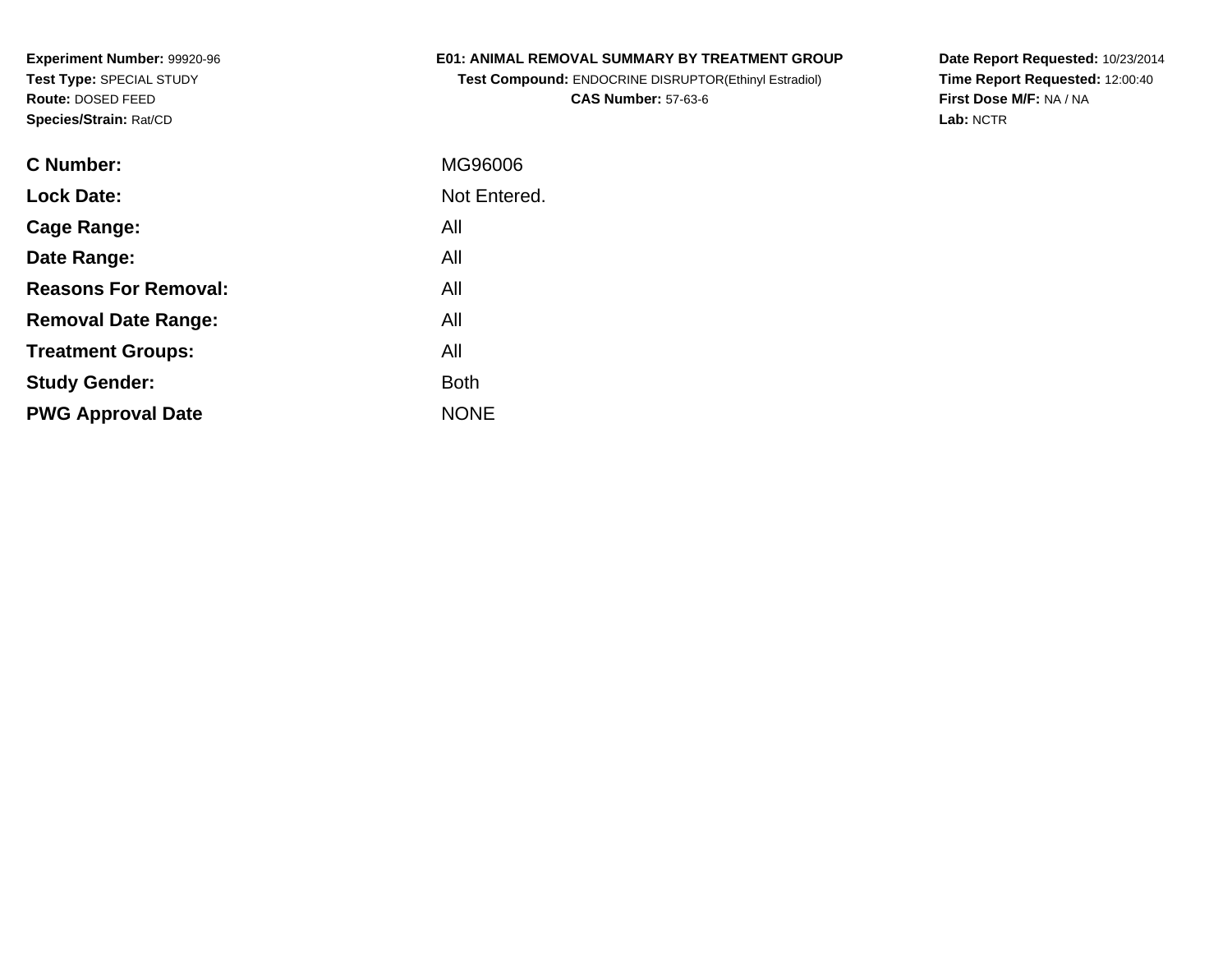## **E01: ANIMAL REMOVAL SUMMARY BY TREATMENT GROUP**

**Test Compound:** ENDOCRINE DISRUPTOR(Ethinyl Estradiol)

**CAS Number:** 57-63-6

**Date Report Requested:** 10/23/2014 **Time Report Requested:** 12:00:40**First Dose M/F:** NA / NA**Lab:** NCTR

#### **MALE**

| <b>TREATMENT</b>          | Terminal<br><b>Sacrifice</b> |
|---------------------------|------------------------------|
| CONTROL<br>F <sub>3</sub> | 25                           |
| F3/2PPB TO CTRL           | 25                           |
| F3/10PPB TO CTRL          | 25                           |
| F3/50PPB TO CTRL          | 25                           |
| <b>TOTAL</b>              | 100                          |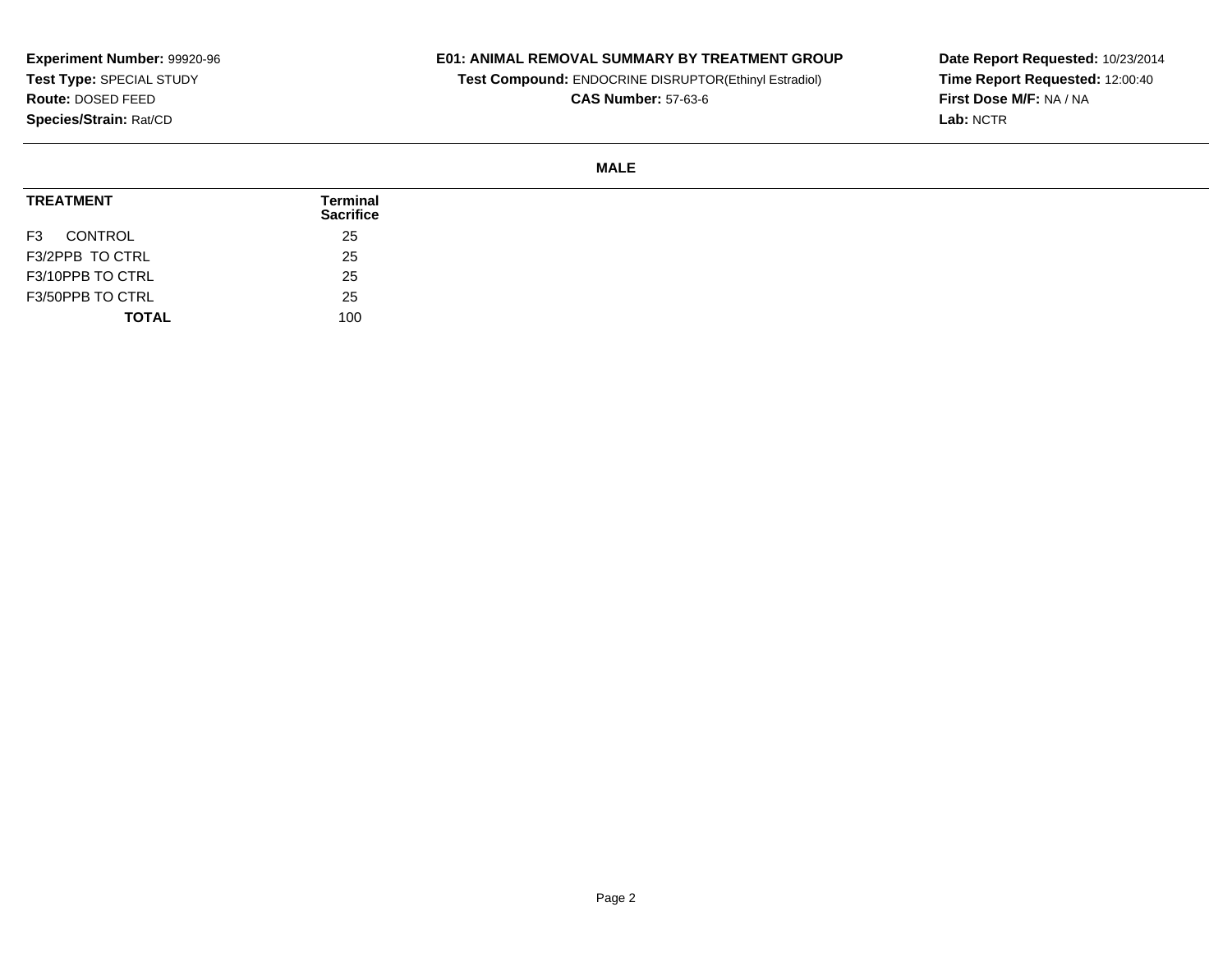#### **E01: ANIMAL REMOVAL SUMMARY BY TREATMENT GROUP**

**Test Compound:** ENDOCRINE DISRUPTOR(Ethinyl Estradiol)**CAS Number:** 57-63-6

\*\*\*END OF MALE DATA\*\*\*

**Date Report Requested:** 10/23/2014**Time Report Requested:** 12:00:40**First Dose M/F:** NA / NA**Lab:** NCTR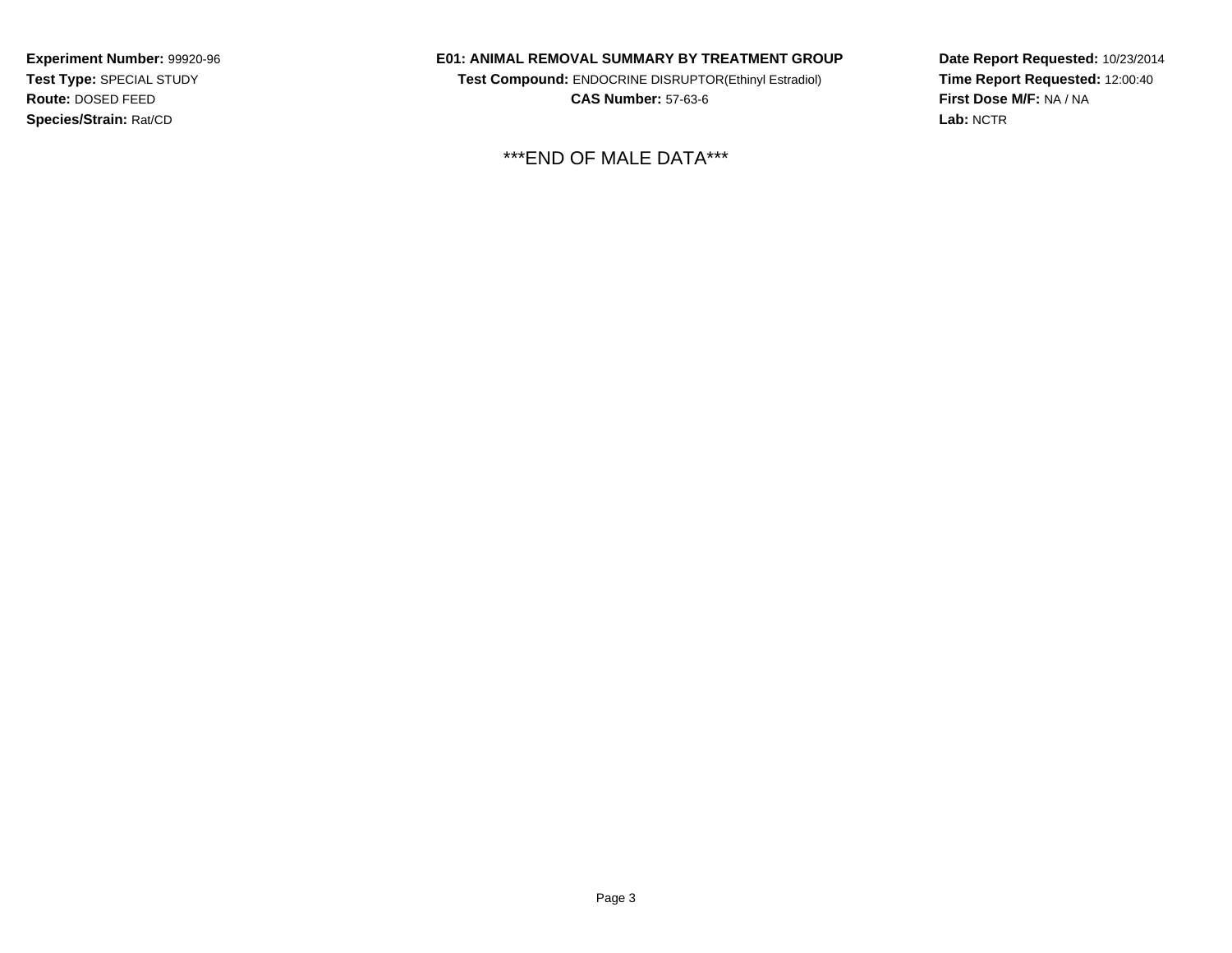## **E01: ANIMAL REMOVAL SUMMARY BY TREATMENT GROUP**

**Test Compound:** ENDOCRINE DISRUPTOR(Ethinyl Estradiol)

**CAS Number:** 57-63-6

**Date Report Requested:** 10/23/2014 **Time Report Requested:** 12:00:40**First Dose M/F:** NA / NA**Lab:** NCTR

#### **FEMALE**

| <b>TREATMENT</b>          | Terminal<br><b>Sacrifice</b> |
|---------------------------|------------------------------|
| CONTROL<br>F <sub>3</sub> | 25                           |
| F3/2PPB TO CTRL           | 25                           |
| F3/10PPB TO CTRL          | 25                           |
| F3/50PPB TO CTRL          | 25                           |
| <b>TOTAL</b>              | 100                          |